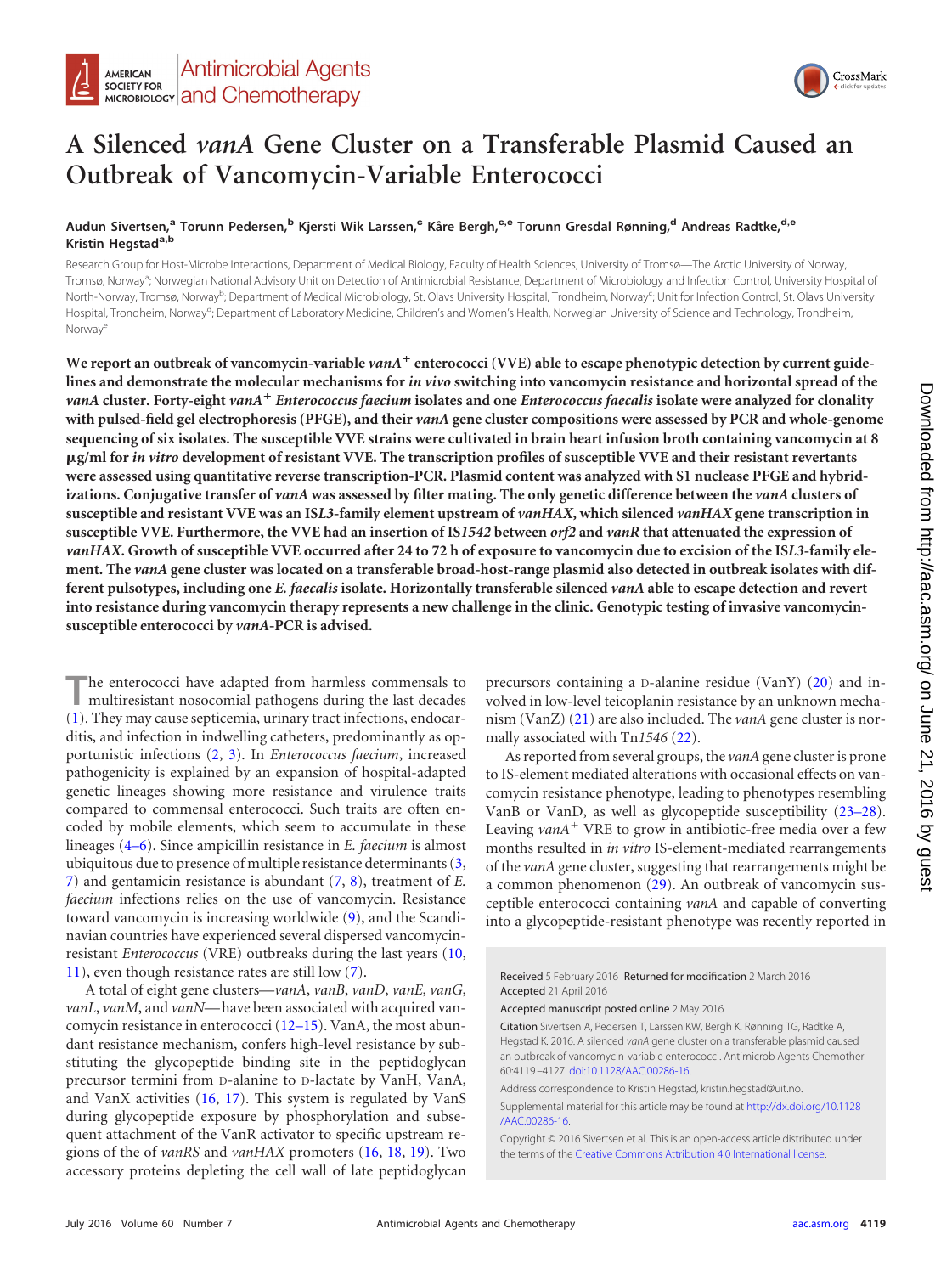Canada. Such strains were termed vancomycin-variable enterococci (VVE) due to this ability [\(30,](#page-7-6) [31\)](#page-7-7).

In July 2013 and January 2014, two patients from different wards of a Norwegian University Hospital were infected with vancomycin-susceptible *E. faecium*. After an ineffective course of vancomycin treatment, vancomycin-resistant *E. faecium* were isolated from the same wound of the first patient and a new blood culture of the second patient. Retesting of the initial isolates confirmed phenotypic susceptibility to vancomycin but revealed a *vanA*genotype. A prolonged screening program was initiated after confirmation of clonality for these four isolates, as well as two additional isolates from December 2013. We subsequently characterized 49 VVE and showed how deletion of an IS-element present in the *vanA* gene cluster rapidly altered the susceptible phenotype once the isolates were challenged with vancomycin. We also showed that *vanA* genes were located on a transferable broadhost-range plasmid that had spread the *vanA* gene cluster among unrelated *E. faecium* isolates and *E. faecalis*.

## **MATERIALS AND METHODS**

**Outbreak.** The initial two VVE isolates from cases 1 and 2 (Case1VVE-S and Case2VVE-S) were determined to be vancomycin susceptible according to EUCAST (European Committee on Antimicrobial Susceptibility Testing) disk diffusion analysis (using a 5-µg vancomycin disk on Muller-Hinton [MH] agar; Becton Dickinson [BBL], Sparks, MD), as well as Clinical and Laboratory Standards Institute screening (using  $6 \mu$ g of vancomycin/ml in brain heart infusion [BHI] agar; Difco/Becton Dickinson) but were determined to be PCR positive for the *vanA*gene. The susceptible VVE isolates (VVE-S) did not grow on CHROMagar VRE (CHROMagar, Paris, France), whereas the resistant VVE (VVE-R; Case1VVE-R and Case2VVE-R) grew with pink colonies after 1 or 2 days. According to pulsed-field gel electrophoresis (PFGE), the four isolates were determined to be identical and, as determined by multilocus sequence typing (MLST), belonged to sequence type 203 (ST203). The two patients had been treated at different wards in separate buildings, but had both been admitted to St. Olavs University Hospital on several occasions between July 2013 and January 2014. Both had received vancomycin therapy for approximately 1 week between the isolation of VVE-S and VVE-R.

From January 2014 until 3 July 2015, 15,158 samples from 8,717 different patients, of which 14,883 screening samples and 275 clinical vancomycin-susceptible *E. faecium* isolates, were screened for the *vanA* containing vancomycin-variable *E. faecium* (VVE) genotype. All samples were analyzed by *vanA*-PCR, and 93 (0.61%) were positive. The numbers of positive screening tests by sample origin are shown in Table S1 in the supplemental material, along with further explanation of how included isolates were derived from screening in a flow diagram (see Fig. S1 in the supplemental material). In 57 of 93 cases,  $vanA^{\pm}$  enterococci could be isolated from feces and/or infected sites, in patients residing at 23 different wards. Of these 57 isolates, 3 were patient duplicates that did not change vancomycin resistance phenotype and were thus not included in this study. Five other isolates were not included by reasons indicated in Fig. S1 in the supplemental material. One of the VVE-S isolates obtained from rectal swab screenings appeared to be a *vanA*-PCR-positive *E. faecalis*.

**Clinical and screening sample processing.** Clinical samples were cultured on the department's conventional media according to sample type (see the methods note in the supplemental material for details). Screening samples, mainly rectal flocked swabs (Eswab; Copan) containing visible feces or feces in sterile containers, determined to be positive for *vanA* by PCR, were cultured on Enterococcosel agar (BBL) supplemented with ampicillin at  $8 \mu g/ml$  and on CHROMagar VRE.

**Genomic DNA preparation from screening and clinical samples.** A 20-µl screening sample (Eswab or dissolved feces) was suspended in 200  $\mu$ l of Tris-EDTA (TE) buffer and 20  $\mu$ l of lysozyme (20 mg/ml; Sigma-Aldrich Corporation, St. Louis, MO). Alternatively, a single colony of *E.* *faecium* from clinical specimens was suspended in 200 µl of TE buffer, 20  $\mu$ l of lysozyme, and 5  $\mu$ l of proteinase K (20 mg/ml; Qiagen, Hilden, Germany). Screening samples were incubated for 10 min at room temperature; colonies were incubated in a thermomixer for 15 min at 37°C and at 65°C for 15 min. DNA was extracted on NucliSens easyMAG (bioMérieux, Marcy-l'Étoile, France).

*vanA* **PCR.** Rectal swabs and stool samples dissolved in 1 ml 0.9% NaCl were screened for *vanA* by an in-house real-time PCR targeting the *vanA* gene, with primers as described by Woodford et al. [\(32\)](#page-7-8). From clinical specimens, a single colony identified as *E. faecium* by matrixassisted laser desorption ionization–time of flight mass spectrometry was picked from blood agar.

Prior to the outbreak, a real-time PCR using EvaGreen and post-PCR melting analysis for verification of *vanA* on bacterial colonies had been established and was validated on stool specimens. Due to the large number of analyses, a TaqMan probe was designed after sequencing the PCR product of the initial six VVE outbreak isolates and CCUG59167. The primer and probe sequences are shown in Table S2 in the supplemental material. In addition all PCR-positive (stool specimens and) isolates were analyzed by the commercially available Xpert *vanA*/*vanB* assay (Cepheid, Sunnyvale, CA) to confirm presence of *vanA* by an alternative method.

PCR was performed on a CFX96 real-time PCR detection system (Bio-Rad) using the following reagents and conditions: 300 nM concentrations of each primer (*vanA*F and *vanA*R), a 200 nM concentration of *vanA* TaqMan probe (TIB Molbiol, Berlin, Germany), 10 µl of Perfecta Multiplex qPCR SuperMix UNG (Quanta BioSciences, Gaithersburg, MD), 3.5  $\mu$ l of MG-water, and 5  $\mu$ l of template (extracted genomic DNA). The two-step PCR protocol used was as follows: 45°C for 5 min, 95°C for 3 min, and then 40 cycles of 95°C for 5 s and 58°C for 30 s. *Enterococcus faecium* CCUG 59167 and water were used as positive and negative controls, respectively.

**Susceptibility testing.** Susceptibility testing of cultured enterococci was performed by the disk diffusion method for ampicillin, linezolid, and tigecycline by the EUCAST method on Mueller-Hinton agar (BBL) and interpreted using EUCAST breakpoints. Vancomycin resistance was screened for using BHI agar (Difco, Becton Dickinson) containing 6 µg of vancomycin/ml as recommended by Nordicast [\(33\)](#page-7-9). Isolates displaying vancomycin resistance were confirmed by *vanA* PCR, and the level of vancomycin resistance was determined by vancomycin MIC test strips (Liofilchem, Roseto degli Abruzzi, Italy) according to the manufacturer's instructions.

After*in vitro* resistant mutant development, susceptibility testing of vancomycin and teicoplanin was done with MIC gradient strips (Liofilchem) and phenotypic resistance interpretation was performed according to EUCAST guidelines.

**PFGE and MLST.** PFGE was performed as described by Bannerman et al. [\(34\)](#page-7-10) with slight modifications (see the methods for PFGE conditions and reagents in the supplemental material). Images were analyzed with BioNumerics software version 7.1.1 (Applied Maths, Sint-Martens-Latem, Belgium) with the Dice coefficient with a band position tolerance of 2.0% and an optimization of 1.5%. Cluster analysis was performed using unweighted pair group method with arithmetic averages (UPGMA). PFGE was interpreted according to the criteria of Tenover et al. [\(35\)](#page-7-11). The MLST scheme developed for *E. faecium* was used according to previously published instructions on sequenced isolates [\(36\)](#page-7-12).

**Whole-genome sequencing (WGS) and WGS comparison.** Four isolates collected from two patients before and after vancomycin treatment (Case1VVE-S, Case1VVE-R, Case2VVE-S, and Case2VVE-R) and two isolates from the screening period (Screen1VVE-S and Screen2VVE-S) were sequenced using Illumina MiSeq on 250-bp paired-end runs according to standard protocols. Raw reads were trimmed with EA-Utils [\(https://code.google.com/p/ea-utils\)](https://code.google.com/p/ea-utils) and processed through multiple assemblers in competition within the iMetAMOS pipeline v.1.5rc3 [\(37\)](#page-7-13). SPAdes v.3.0.0 [\(38\)](#page-7-14) produced the optimal assembly in all cases. Contigs smaller than 200 bp and with  $\leq$ 2-fold coverage were removed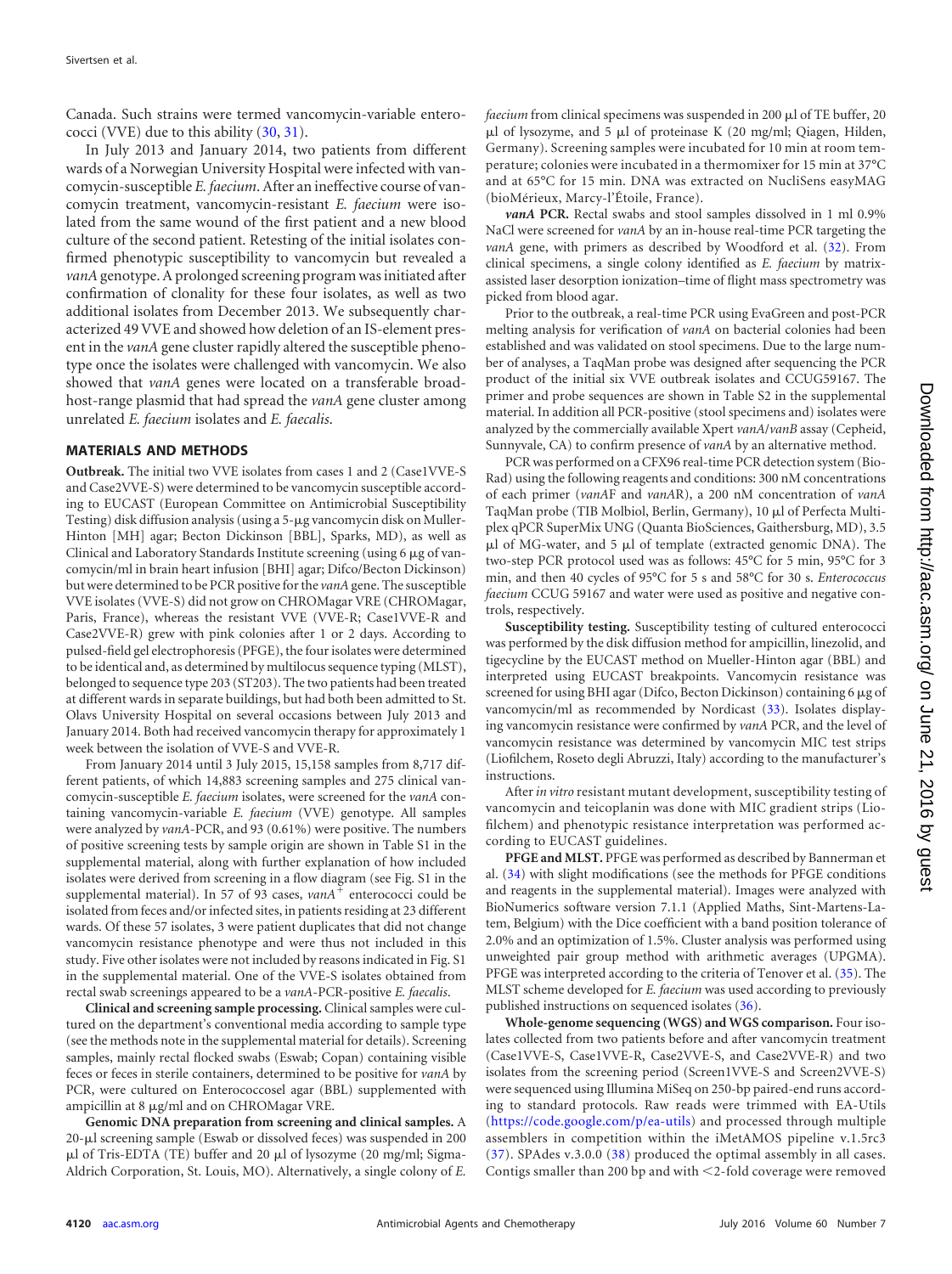by using an in-house script. Sequence data are available as BioProject [PRJNA306646,](http://www.ncbi.nlm.nih.gov/bioproject/PRJNA306646/) and reads are available in the Short Read Archive under the Biosample accession numbers presented in Table S3 in the supplemental material.

In order to assign our WGS outbreak isolates into the Lebreton et al. data set [\(4\)](#page-6-3), all genomes were downloaded and whole-genome aligned using the Harvest suite version 1.2 [\(39\)](#page-7-15) with recombination filtration and forced inclusion of all isolates enabled. The phylogeny was created with Fasttree 2 [\(40\)](#page-7-16), also included in the Harvest suite package and later edited by FigTree [\(http://tree.bio.ed.ac.uk/software/figtree/\)](http://tree.bio.ed.ac.uk/software/figtree/).

*vanA* **cluster and plasmid backbone characterization.** The in-house made PCRs *orf2-vanR*, *vanRS*, *vanSH*, *vanHAX*, *vanXY*, and *vanYZ* were performed on WGS isolate genomic DNA (gDNA) with primers as noted in Table S2 in the supplemental material. PCR products larger or smaller than the positive control BM4147 containing Tn*1546* without IS-element insertions were Sanger sequenced using BigDye 3.1 technology (Applied Biosystems, Waltham, MA). For *E. faecium*isolates considered identical to outbreak strain by PFGE ( $n = 42$ ), Sanger sequencing of *vanA* cluster PCR products was not performed since similarity to WGS isolates was assumed. Linkage of the *vanA* cluster to the plasmid backbone in the *E. faecalis* isolate and *E. faecium* outbreak isolates with unique pulsotypes was performed using primers pVVE1-6F/R, as shown in Table S2 in the supplemental material.

**Switch from glycopeptide susceptibility to resistance.** Vancomycin resistance development was initiated by incubating a single susceptible VVE colony in 5 ml of BHI broth (Oxoid, Basingstoke, United Kingdom) overnight, followed by a 1:100 dilution into 5 ml of BHI broth containing 2 or 8  $\mu$ g of vancomycin or teicoplanin/ml. With observation of growth every 12 h the first 2 days and every 24 h thereafter, emerged resistant mutants were diluted 10<sup>6</sup>-fold and plated on BHI agar containing 8  $\mu$ g/ml vancomycin to obtain single colonies. All incubations were performed at 37°C. The *vanA* cluster structures of revertants were assessed by PCRs as described above.

**RNA extraction and quantitative reverse transcription-PCR (RTqPCR).** *E. faecium* Case1VVE-S and the *in vitro*-generated vancomycinresistant mutant, as well as control BM4147, were grown in 15 ml of BHI while recording medium turbidity with a spectrophotometer. Total RNA was extracted from 2 ml of mid-log-phase cultures by using an RNeasy Protect bacterial minikit (Qiagen) according to the manufacturer's instructions with 20,000 U of mutanolysin (Sigma-Aldrich) added to the lysis step. Contaminating DNA was removed by using the Heat&Run gDNA removal kit (Arcticzymes, Tromsø, Norway) and cDNA produced from 100 ng of RNA by using the high-capacity RNA-to-cDNA kit (Applied Biosystems) according to the manufacturer's instructions. Primers and TaqMan probes for real-time PCRs are listed in Table S2 in the supplemental material, and PCR was performed using qPCR Mastermix Plus Low ROX (Eurogentec, Liege, Belgium) according to standard protocols supplied by the manufacturer. Reactions without reverse transcriptase were used as a control for DNA contamination after DNase treatment. All  $qPCRs$  were performed in triplicates.  $\Delta Rn$  threshold was standardized for all reactions. The Livak method was used to calculate the fold changes [\(41\)](#page-7-17).

*In vitro* **horizontal transfer of plasmid.** Filter mating and subsequent verification of transconjugants using SmaI restriction PFGE, as well as S1 nuclease restriction PFGE, followed by Southern hybridization, were performed as described by Sivertsen et al. [\(10\)](#page-6-9). We conducted two experiments using either vancomycin (8  $\mu$ g/ml) or chloramphenicol (8  $\mu$ g/ml) as a selective agent. Filter-mated bacteria were cultured on BHI agar plates containing either (i) one of the selective antibiotics, (ii) rifampin (20  $\mu$ g/ml) and fusidic acid (10  $\mu$ g/ml), or (iii) vancomycin or chloramphenicol combined with rifampin and fusidic acid (ii). The primers used to produce probes for Southern hybridization are given in Table S2 in the supplemental material.

# **RESULTS**

**Extended screening efforts show wide dispersal of clonal VVE in several wards.** SmaI restriction PFGE [\(Fig. 1\)](#page-3-0) is shown for 52 identified *vanA*- *E. faecium*, including the two index cases and subsequent clinical and screening isolates. PFGE clustering showed a dominant *E. faecium* clone ( $n = 45$ ) found primarily as a colonizer in hospital admitted patients. We found four isolates with three unique PFGE types dissimilar to the outbreak clone in patients colonized (Screen7VVE-R, Screen23VVE-R, and Screen25VVE-R) or infected (Case5VVE-R) with *E. faecium*. Lastly, a *vanA*-carrying susceptible *E. faecalis* isolate (Screen41VVEfs-S) was included in the study to investigate a possible linkage to the VVE *faecium*. Demographic data, antibiograms, and analysis results of all included isolates ( $n = 49$ ) can be found in Table S3 in the supplemental material. MLST data extracted from WGS of six VVE showed that they belonged to ST203.

**Differencein composition of the** *vanA***gene clusterin susceptible and resistant isolates.** All six sequenced isolates contained the *vanA* gene cluster, although in contigs which had to be joined by gap closure PCR and Sanger sequencing of PCR products of intergenic regions between *orf2* and *vanR*, *vanS*, and *vanH* and between *vanX* and *vanY*. Compared to the prototypic Tn*1546* (GenBank accession no. [M97297\)](http://www.ncbi.nlm.nih.gov/nuccore?term=M97297), an IS*L3*-family element was inserted between the VanR binding site and the *vanHAX* promoter region in susceptible VVE isolates [\(Fig. 2\)](#page-4-0). IS*L3* was absent in both Case1VVE-R and Case2VVE-R which otherwise showed a *vanA* cluster identical to the VVE-S isolates.

Case1VVE-S, Case2VVE-S, Screen1VVE-S, and Screen2VVE-S had IS*1542*, IS*L3*, and IS*1216V* inserted at positions 3924 to 3933, 4977, and 8649 to 8832, respectively, as indicated in [Fig. 2,](#page-4-0) with IS*1542* and IS*1216V*insertions causing deletion of 9 and 183 bases, respectively. The transposase and part of the resolvase constituting the Tn*1546* transposition machinery were missing from all six isolates due to a deletion upstream of position 3419.

**Switch from vancomycin susceptibility to resistance during selection by IS***L3* **excision.** Loss of the IS*L3* element upstream of the *vanHAX* operon is a plausible reason for phenotypic shift to vancomycin resistance in the otherwise isogenic clinical isolates. To investigate this, the phenotypically susceptible Case1VVE-S, Case2VVE-S, Screen1VVE-S, and Screen2VVE-S isolates were cultured in the presence of vancomycin or teicoplanin either slightly above  $(8 \mu g/ml)$  the EUCAST clinical breakpoints (vancomycin resistant (R)  $>$  4 µg/ml; teicoplanin R  $>$  2 µg/ml) or just under  $(2 \mu g/ml)$ .

During 8- $\mu$ g/ml vancomycin exposure, three of the four isolates exerted a prolonged lag phase with growth occurring after 24 to 48 h. PCR analyses of the *in vitro* revertants revealed restoration of the promoter/activator binding region of *vanHAX* by IS*L3* loss. In the fourth isolate, no growth could be seen during the 7 days the experiment lasted. The phenotype of revertants obtained was confirmed by MIC test strip analyses that showed high-level resistance toward both vancomycin and teicoplanin. Subsequent exposure of all susceptible *vanA*<sup>+</sup> isolates recovered during the screening period (Screen3-41VVE) to vancomycin at 8  $\mu$ g/ml showed that 30 of 31 reverted to the resistant phenotype after 1 to 5 days. PCR analyses of the resulting revertants indeed showed IS*L3* loss in all cases (see Table S3 in the supplemental material). We also exposed the six sequenced isolates to teicoplanin at  $8 \mu g/ml$  and similarly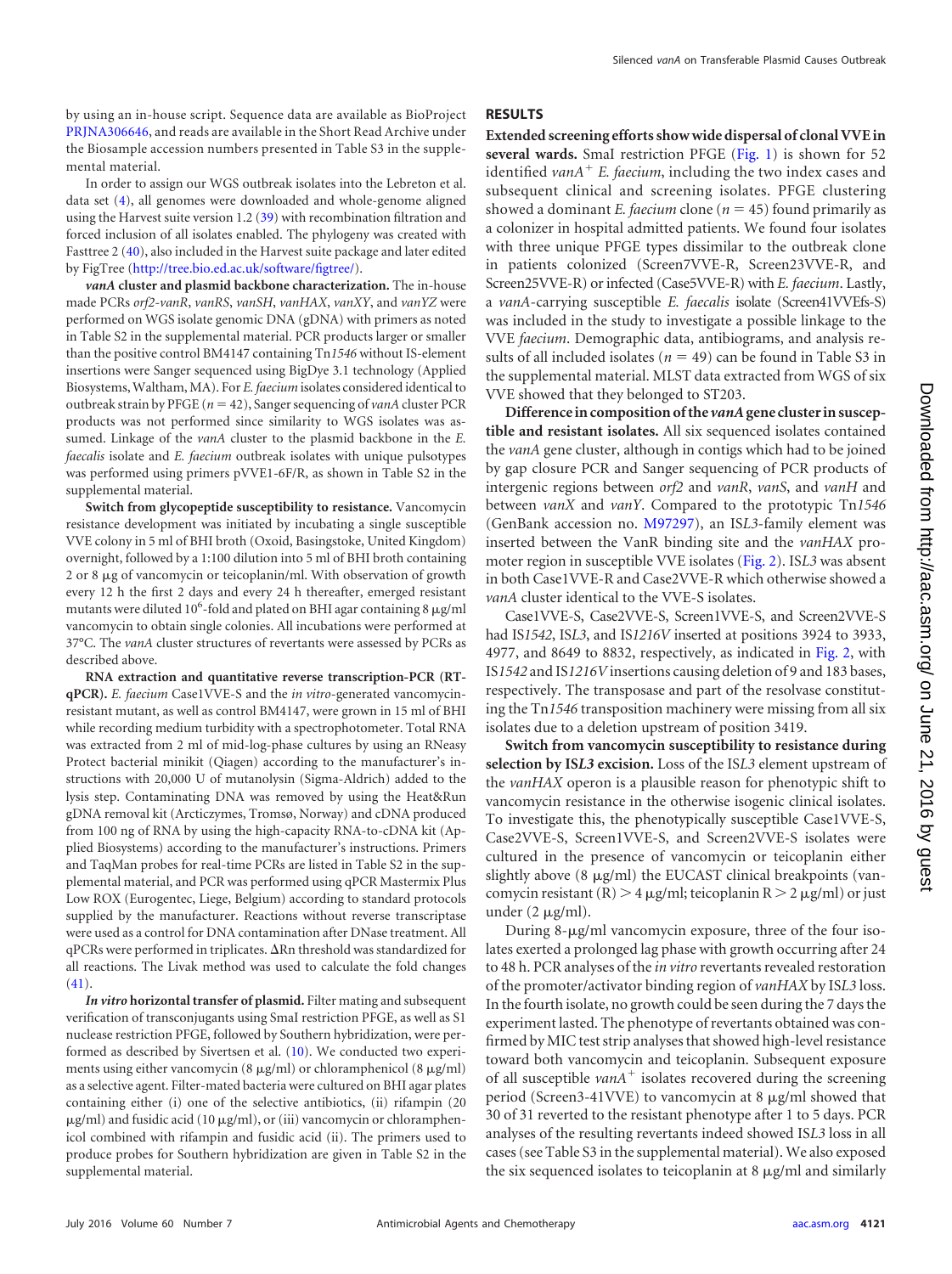

<span id="page-3-0"></span>**FIG 1** PFGE comparison of VVE *E. faecium* and VRE *E. faecium* isolated during this outbreak, with a UPGMA tree illustrating the distance between isolates. Inside the red box are pulsotypes of all isolates regarded unrelated to the main cluster. The blue box shows a local cluster of unrelated VVE within one single ward.

obtained a phenotypic switch caused by IS*L3* loss (data not shown).

When the WGS isolates were subjected to vancomycin in  $2$ -µg/ml concentrations, the growth lag varied from 24 to 148 h (12 days), and several *vanA* gene cluster variations were observed in the revertants. PCR analyses and DNA sequencing revealed the deletion of *vanX* and *vanY* and a deletion in the *vanSH* intergenic region in some revertants. The gene cluster variations arising by

sub-MIC exposure of vancomycin resulted in decreased teicoplanin MIC in two of three cases and in one case also gave low-level vancomycin resistance (see Table S3 in the supplemental material).

**IS elements perturb transcription of** *vanHAX***and** *vanRS***.**We hypothesized that the IS*1542* and IS*L3* insertions influenced expression of the two operons regarded essential for the VanA phenotype, *vanHAX* and *vanRS*. Transcription levels of the *vanHAX*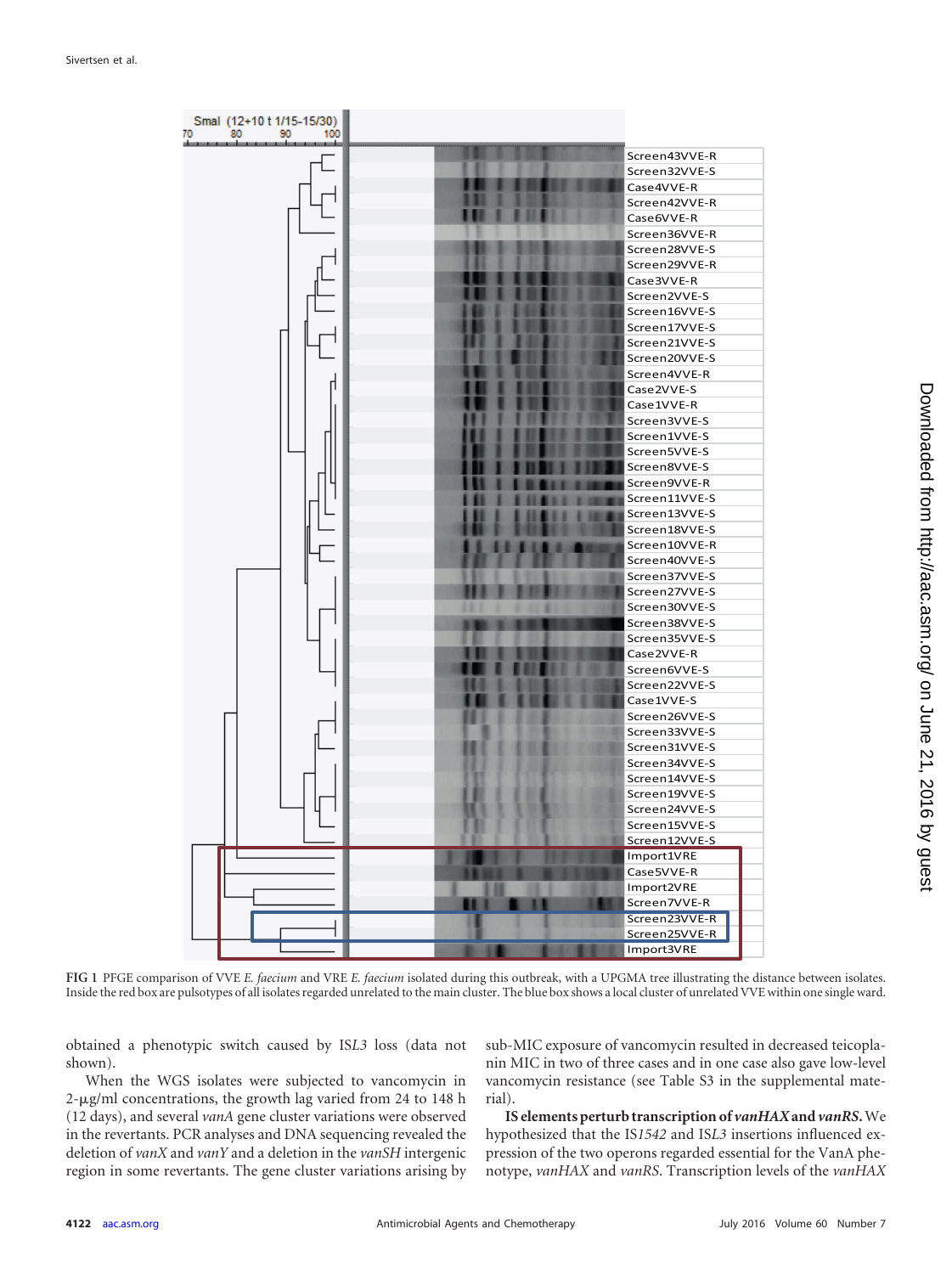

<span id="page-4-0"></span>**FIG 2** Insertion site of I*SL3* illustrated in a scaled alignment of *vanA*clusters from Norwegian clonal VVE-S and VVE-R to prototype Tn*1546* (GenBank accession no. [M97297\)](http://www.ncbi.nlm.nih.gov/nuccore/M97297). In the zoomed view, the location of ISL3 between the binding site of the VanR activator (VanR-P) and the *vanHAX* promoter ( $-35$  and  $-10$  boxes) is indicated.

and *vanRS* operons were analyzed by RT-qPCR comparing the Tn*1546* prototype strain BM4147, Case1VVE-S and Case1VVE-R. [Figure 3](#page-4-1) shows the relative expression of *vanRS* and *vanHAX* in the susceptible and resistant isolates by using expression in BM4147 as a calibrator and *gdh* as an endogenous control for normalization. IS*L3* insertion leads to silencing of the *vanHAX* operon, as demonstrated by comparing Case1VVE-S ( $\Delta \Delta C_T$  = 0.004 to 0.005) to Case1VVE-R ( $\Delta \Delta C_T = 0.16$  to 0.53) grown in BHI.

In Case1VVE-S and Case1VVE-R, the introduction of IS*1542* upstream of *vanRS* leads to attenuated *vanRS* expression ( $\Delta \Delta C_T$  = 0.08 to 0.20). Accordingly, the observed expres-



<span id="page-4-1"></span>**FIG 3** Expression levels of the *vanHAX* and *vanRS* operons in the VanAsilenced (Case1VVE-S) and resistant (Case1VVE-R) isolates relative to BM4147 (Tn*1546* prototype) assessed by RT-qPCR. Data points for three independent experiments are shown for each isolate. All measurements were normalized against the housekeeping gene glutamate dehydrogenase (*gdh*).

sion of *vanHAX* was reduced in Case1VVE-R relative to BM4147 (encoding the Tn*1546* prototype).

**The** *vanA* **gene cluster is located on a transferable broadhost-range plasmid.** Examination of a 10-kb stretch of the assembled DNA downstream of *vanXY* showed high homology to plasmids of the broad-host-range Inc18 family [\(42\)](#page-7-18), most extensively to the pRE25 plasmid of *E. faecalis*[\(43\)](#page-7-19). Moreover, the presence of a replication initiation gene (*rep*) of replicon class 1 represented by reference plasmid pIP501 of *Streptococcus agalactiae* [\(44\)](#page-7-20), rendered a plasmid linkage of the *vanA* cluster probable. A *cat* chloramphenicol resistance determinant was also colocated in this region. Interestingly, PCR analyses linked the *vanA* gene cluster of an *E. faecalis*strain isolated as part of the outbreak screening to the same 10-kb stretch downstream of *vanXY*. Linkage was similarly also found in five *E. faecium* not related to the outbreak clone by PFGE typing. The five genetically unrelated *E. faecium* and the *E. faecalis* isolate possessed IS-element insertions in their *vanA* gene cluster similar to those of the outbreak isolates. Taken together, this suggests horizontal transfer of a mobile element containing this particular *vanA* cluster variant.

To investigate such plasmid linkage, as well as the transferability of the *vanA* gene cluster from the outbreak isolates, cohybridization and *in vitro* filter-mating analyses were performed. Plasmid profiling of the four unrelated outbreak *E. faecium* isolates and the *vanA*- *E. faecalis* isolate was conducted by S1 nuclease restriction and PFGE. The subsequent Southern hybridization with *vanA* and  $rep_{\text{pIP}501}$  probes revealed presence of a plasmid with a size of  $\sim$  50 kb that harbored the *vanA* gene cluster and cohybridized with a *rep*<sub>PIP*501*</sub> probe [\(Fig. 4\)](#page-5-0) in all the outbreak related isolates.

We achieved *in vitro* horizontal transfer of the *vanA* gene cluster by selective pressure of either vancomycin or chloramphenicol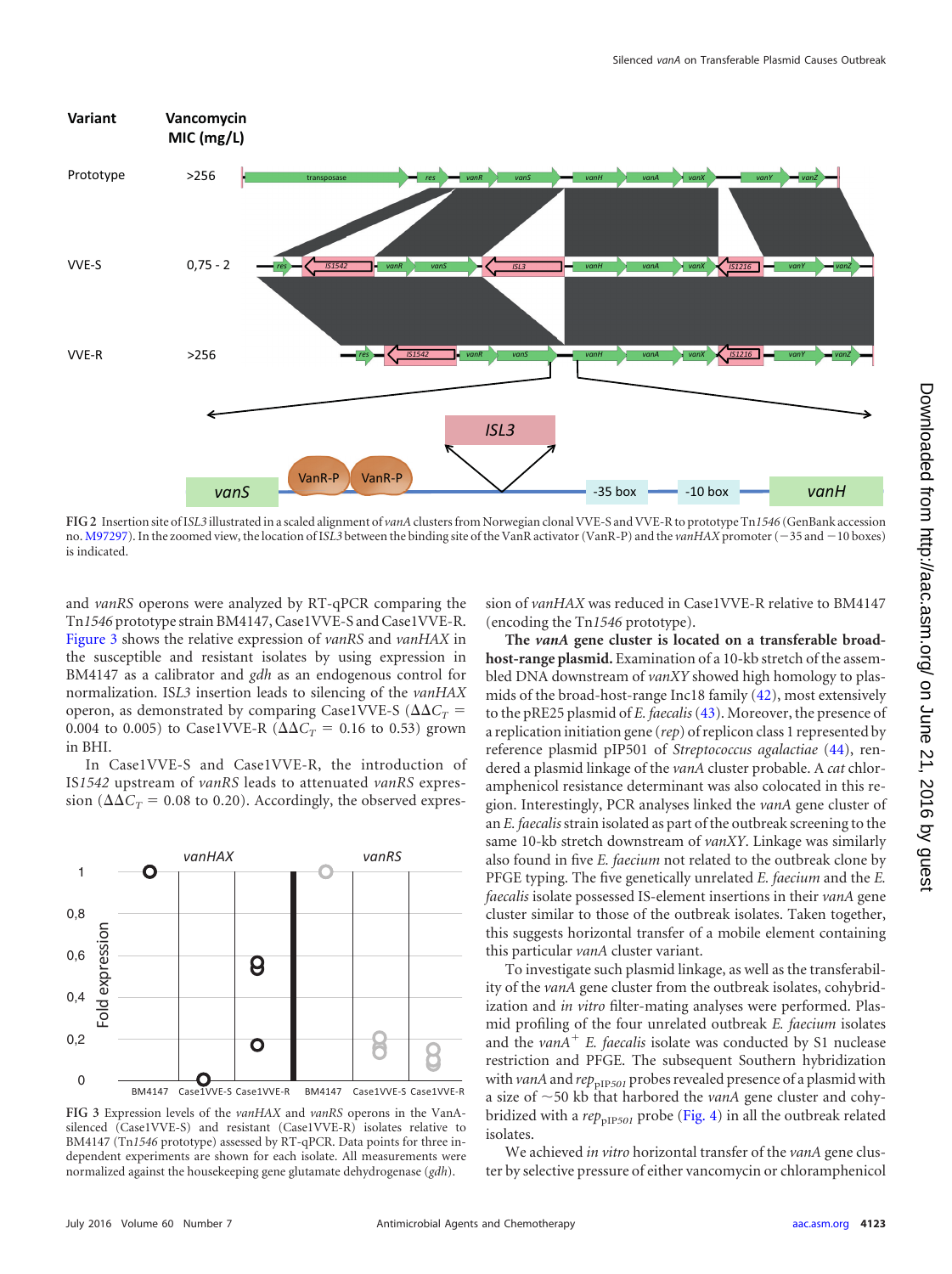

<span id="page-5-0"></span>**FIG 4** Plasmid profiles of *E. faecium* outbreak isolates including pulsotypes unrelated to the main clone and the *E. faecalis* isolate, as shown by S1 nuclease restriction PFGE and subsequent Southern blotting and hybridization with indicated probes. Lanes: 1, BM4147 *vanA*<sup>+</sup> control; 2, Case1VVE-S; 3,  $rep_{\text{pIP501}}$ control; 4, Case5VVE-R; 5, Screen7VVE-R; 6, Screen10VVE-R; 7, Screen23VVE-R; 8, Screen25VVE-R; 9, Screen38VVE-S; 10, Screen41VVE-S (*E. faecalis*). The sizes of the molecular marker (M) are indicated.

with Case1VVE-R or Case1VVE-S as donors and plasmid-free strain 64/3 as a recipient. The presence of the plasmid in transconjugants was confirmed by S1 nuclease restriction, as well as by cohybridization analyses using *vanA* and  $rep_{pIP501}$  probes (see Fig. S2B in the supplemental material). Horizontal gene transfer from donors to the recipient strain was confirmed by SmaI restriction PFGE of three collected transconjugants per filter mating (see Fig. S2A in the supplemental material). Transfer occurred with a frequency of 9  $\times$  10<sup>-5</sup> (Case1VVE-R) transconjugants/donor with chloramphenicol selection and  $1 \times 10^{-7}$  (Case1VVE-R) transconjugants/donor during vancomycin selection.

**Global epidemiological linkage of the VVE clone.** To illustrate the clade specificity of the ST203 outbreak clone, a coregenome alignment phylogeny was generated by parsnp v.1.2 [\(39\)](#page-7-15) (see Fig. S3 in the supplemental material) including the six WGS isolates from this study as well as isolates previously analyzed by Lebreton et al. [\(4\)](#page-6-3) The six VVE cluster with other ST203 isolates.

### **DISCUSSION**

The term VVE should be restricted to vancomycin-susceptible enterococci containing *vanA* and capable of reverting to a glycopeptide-resistant phenotype. Accordingly, enterococci containing remnants of the *vanA* cluster that are not able to revert to a resistant phenotype or enterococci with *vanB* showing an MIC below the clinical breakpoint are not VVE.

We disclose here the molecular characteristics of enterococci isolated during an outbreak of vancomycin-susceptible, *vanA*positive enterococci in Norway. To our knowledge, the first occurrence in Europe. An *E. faecium* VVE clone belonging to a hospital adapted genetic lineage was dispersed into several wards within a university hospital. This clone carried a transferable plasmid harboring a *vanA* gene cluster variant able to escape phenotypic resistance detection routines but rapidly gaining vancomycin resistance through a single genetic event. We demonstrate that an IS*L3*-like element insertion mediated the silenced VanA phenotype, which could be out-selected due to IS*L3* excision events during vancomycin exposure. This finding represents a novel mechanism for converting *vanA*<sup>+</sup> VVE from susceptible to resistant. Moreover, detection of the *vanA* carrying plasmid in genetically unrelated *E. faecium*, as well as in one *E. faecalis* isolate, strongly points to *in vivo* horizontal transfer events. We provide

substantial molecular evidence through PFGE clonality, similarity pattern of *vanA* clusters and presence of similar-sized *vanA*-carrying plasmid of the same broad-host-range replicon type. Importantly, all isolates were linked through epidemiological data. However, we acknowledge that WGS data for all isolates would have provided an even stronger evidence for both clonal and plasmid spread in this outbreak.

The *vanA* cluster contained by Tn*1546* or its derivatives is usually located on transferable plasmids, including both broad-hostrange Inc18 (pHTß1 and pIP501-/pRE25-like) and narrow-hostrange RepA\_N familes (pRUM-, pLG1-, and pAD1-like) and mosaic combination of these [\(45](#page-7-21)[–](#page-7-22)[48\)](#page-7-23). In the present study, a plasmid belonging to replicon class 1, represented by pIP501, appeared to mediate both intra- and interspecies transfer of the *vanA* cluster *in vivo*. In a previous study investigating the host range of enterococcal *vanA* plasmids [\(49\)](#page-7-24), intergenus transfer was also detected for class 1 replicons, underlining an even larger potential for spread of vancomycin resistance by this type of plasmid.

IS*L3*, IS*1216*, and IS*1542* have been associated with broadhost-range plasmids and implied to rearrange mobile genetic elements in enterococci [\(50\)](#page-7-25). The insertions of IS*1542* upstream of *vanRS* and IS*1216* between *vanX* and *vanY* have been observed by several other groups [\(23,](#page-7-2) [24,](#page-7-26) [29,](#page-7-5) [51](#page-7-27)[–](#page-7-28)[53\)](#page-7-29) and in many cases have been reported to lead to VanB or VanD phenotype with high-level vancomycin resistance and low-level teicoplanin resistance. If such strains are exposed to teicoplanin over time, the teicoplanin MIC increases, implying IS-mediated genetic rearrangements of the *vanA* cluster.

For the isolates in our study, excision of IS*L3* resulted in expression of the *vanHAX* operon and in high-level vancomycin and teicoplanin resistance. Despite the IS*1542* insertion, a low-level expression of *vanRS* was observed. Phenotypic data from others indicate that loss of VanR leads to complete inactivation of *van-HAX* [\(19,](#page-6-17) [25\)](#page-7-30) and that the loss of VanS leads to constitutive expression of *vanHAX* by putative autophosphorylation of VanR [\(16,](#page-6-14) [54\)](#page-8-0). Activation of *vanHAX* in the absence of *vanRS* has only been seen by introduction of IS elements upstream of *vanHAX* providing accessory promoters [\(31\)](#page-7-7). Taken together, this suggest a functional VanRS activation loop of the VVE in our study.

The outbreak investigation was initialized by two cases of *in vivo* switching from vancomycin-susceptible to vancomycin-re-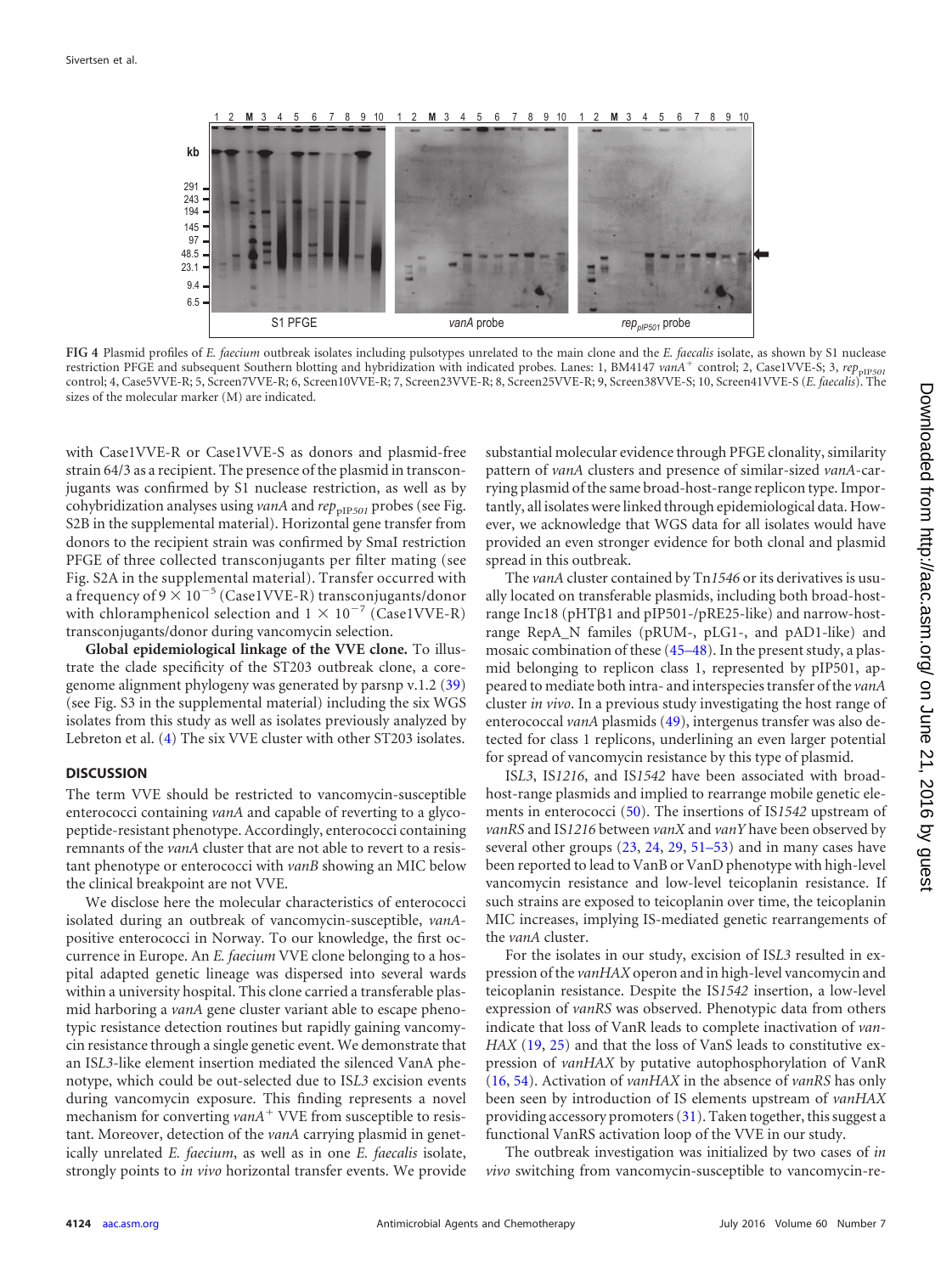sistant *E. faecium*, isolated from the patients before and after treatment with vancomycin. We also observed resistance development during *in vitro* exposure of vancomycin. Above the clinical breakpoint levels  $(8 \mu g/ml)$ , resistance occurred within 2 days, or not at all. In the few cases where growth did not occur, we speculate that vancomycin depleted viable bacteria before mutations had the possibility to arise. The observations that bacteria were able to survive for several days during subclinical breakpoint exposure to glycopeptides  $(2 \mu g/ml)$  before growing support this hypothesis and highlights the risk for *in vivo* development caused by subinhibitory concentrations. Under these conditions, presumably providing a wider window in which advantageous mutations could occur, we observed a variety of mutations enabling both high-level and low-level glycopeptide resistance in revertants.

Acquisition of VanA and subsequent *vanA* expression poses a significant initial decrease in fitness for *E. faecium* or *S. aureus*, as assessed by several groups [\(55](#page-8-1)[–](#page-8-2)[57\)](#page-8-3). This fitness cost is then alleviated by unspecified changes within the bacteria if they are allowed to grow in several hundred generations [\(55\)](#page-8-1). According to Foucault et al. [\(57,](#page-8-3) [58\)](#page-8-4), fitness loss is correlated to the expression of vancomycin resistance genes. In our experiments, the expression levels of *vanRS* and *vanHAX* were lowered in both *vanA* cluster variants due to IS insertions. A wide range of Tn*1546* variants with IS insertions have been detected in clinical isolates [\(23,](#page-7-2) [59,](#page-8-5) [60\)](#page-8-6). It might be speculated that IS element insertions in the *vanA* gene cluster result in a functional fitness gain in the absence of glycopeptides.

The nature of the VVE isolates showing altered resistance phenotypes potentiates serious clinical problems both regarding detection, surveillance, horizontal spread of vancomycin resistance and, most severely, the risk of treatment failure. Since detection of VRE usually depends on phenotypic characterization prior to genotypic analysis, VVE would be overlooked. Future phenotypic resistance detection methods giving susceptibility answers within hours after sampling [\(61\)](#page-8-7) probably have even greater risk of missing out on these rearranged *vanA* gene clusters, since the mutation events reverting to vancomycin resistance take longer to appear. Currently, the overall prevalence of VVE cannot be accounted for. We conclude that VVE have a considerable potential to spread undetected and recommend that enterocooci should be tested by both genotypic and phenotypic methods.

## **ACKNOWLEDGMENTS**

We thank Marthe Lind Kroknes, Tracy Munthali Lunde, and Bettina Aasnæs for invaluable technical assistance, Christopher Fenton for comments regarding interpretation of RT-qPCR data, and Espen Tangen for excellent informatics support.

### <span id="page-6-0"></span>**REFERENCES**

- 1. **Gilmore MS, Lebreton F, van Schaik W.** 2013. Genomic transition of enterococci from gut commensals to leading causes of multidrug-resistant hospital infection in the antibiotic era. Curr Opin Microbiol **16:**10 –16. [http://dx.doi.org/10.1016/j.mib.2013.01.006.](http://dx.doi.org/10.1016/j.mib.2013.01.006)
- <span id="page-6-2"></span><span id="page-6-1"></span>2. **Arias CA, Murray BE.** 2012. The rise of the *Enterococcus*: beyond vancomycin resistance. Nat Rev Microbiol **10:**266 –278. [http://dx.doi.org/10](http://dx.doi.org/10.1038/nrmicro2761) [.1038/nrmicro2761.](http://dx.doi.org/10.1038/nrmicro2761)
- 3. **Hidron AI, Edwards JR, Patel J, Horan TC, Sievert DM, Pollock DA, Fridkin SK.** 2008. NHSN annual update: antimicrobial-resistant pathogens associated with healthcare-associated infections: annual summary of data reported to the National Healthcare Safety Network at the Centers for Disease Control and Prevention, 2006-2007. Infect Control Hosp Epidemiol **29:**996 –1011. [http://dx.doi.org/10.1086/591861.](http://dx.doi.org/10.1086/591861)
- <span id="page-6-3"></span>4. **Lebreton F, van Schaik W, McGuire AM, Godfrey P, Griggs A, Mazumdar V, Corander J, Cheng L, Saif S, Young S, Zeng Q, Wortman J, Birren B, Willems RJL, Earl AM, Gilmore MS.** 2013. Emergence of epidemic multidrug-resistant *Enterococcus faecium* from animal and commensal strains. mBio **4:**e00534 –13. [http://dx.doi.org](http://dx.doi.org/10.1128/mBio.00534-13) [/10.1128/mBio.00534-13.](http://dx.doi.org/10.1128/mBio.00534-13)
- <span id="page-6-4"></span>5. **Willems RJ, Top J, van Santen M, Robinson DA, Coque TM, Baquero F, Grundmann H, Bonten MJ.** 2005. Global spread of vancomycinresistant *Enterococcus faecium* from distinct nosocomial genetic complex. Emerg Infect Dis **11:**821– 828.
- <span id="page-6-5"></span>6. **Willems RJL, van Schaik W.** 2009. Transition of *Enterococcus faecium* from commensal organism to nosocomial pathogen. Future Microbiol **4:**1125–1135. [http://dx.doi.org/10.2217/fmb.09.82.](http://dx.doi.org/10.2217/fmb.09.82)
- <span id="page-6-6"></span>7. **ECDC.** 2013. Antimicrobial resistance surveillance in Europe 2013: annual report of the European Antimicrobial Resistance Surveillance Network (EARS-Net). ECDC, Stockholm, Sweden.
- <span id="page-6-7"></span>8. **Rosvoll TC, Lindstad BL, Lunde TM, Hegstad K, Aasnæs B, Hammerum AM, Lester CH, Simonsen GS, Sundsfjord A, Pedersen T.** 2012. Increased high-level gentamicin resistance in invasive *Enterococcus faecium* is associated with  $aac(6')Ie-aph(2'')Ia$ -encoding transferable megaplasmids hosted by major hospital-adapted lineages. FEMS Immunol Med Microbiol **66:**166 –176. [http://dx.doi.org/10.1111/j.1574-695X.2012](http://dx.doi.org/10.1111/j.1574-695X.2012.00997.x) [.00997.x.](http://dx.doi.org/10.1111/j.1574-695X.2012.00997.x)
- <span id="page-6-8"></span>9. **Cattoir V, Leclercq R.** 2012. Twenty-five years of shared life with vancomycin-resistant enterococci: is it time to divorce? J Antimicrob Chemother **68:**731–742. [http://dx.doi.org/10.1093/jac/dks469.](http://dx.doi.org/10.1093/jac/dks469)
- <span id="page-6-9"></span>10. Sivertsen A, Billström H, Melefors  $\ddot{\text{O}}$ , Liljequist BO, Wisell KT, Ullberg **M, O¨ zenci V, Sundsfjord A, Hegstad K.** 2014. A multicentre hospital outbreak in Sweden caused by introduction of a *vanB2* transposon into a stably maintained pRUM-plasmid in an *Enterococcus faecium* ST192 clone. PLoS One **9:**e103274. [http://dx.doi.org/10.1371/journal.pone](http://dx.doi.org/10.1371/journal.pone.0103274) [.0103274.](http://dx.doi.org/10.1371/journal.pone.0103274)
- <span id="page-6-10"></span>11. **Pinholt M, Larner-Svensson H, Littauer P, Moser CE, Pedersen M, Lemming LE, Ejlertsen T, Søndergaard TS, Holzknecht BJ, Justesen US, Dzajic E, Olsen SS, Nielsen JB, Worning P, Hammerum AM, Westh H, Jakobsen L.** 2015. Multiple hospital outbreaks of *vanA Enterococcus faecium* in Denmark, 2012-13, investigated by WGS, MLST, and PFGE. J Antimicrob Chemother **70:**2474 –2482. [http://dx.doi.org/10.1093/jac](http://dx.doi.org/10.1093/jac/dkv142) [/dkv142.](http://dx.doi.org/10.1093/jac/dkv142)
- <span id="page-6-11"></span>12. **Lebreton F, Depardieu F, Bourdon N, Fines-Guyon M, Berger P, Camiade S, Leclercq R, Courvalin P, Cattoir V.** 2011. D-Ala-D-Ser VanN-type transferable vancomycin resistance in *Enterococcus faecium*. Antimicrob Agents Chemother **55:**4606 – 4612. [http://dx.doi.org/10.1128](http://dx.doi.org/10.1128/AAC.00714-11) [/AAC.00714-11.](http://dx.doi.org/10.1128/AAC.00714-11)
- 13. **Boyd DA, Willey BM, Fawcett D, Gillani N, Mulvey MR.** 2008. Molecular characterization of *Enterococcus faecalis* N06-0364 with low-level vancomycin resistance harboring a novel D-Ala-D-Ser gene cluster, *vanL*. Antimicrob Agents Chemother **52:**2667–2672. [http://dx.doi.org/10.1128](http://dx.doi.org/10.1128/AAC.01516-07) [/AAC.01516-07.](http://dx.doi.org/10.1128/AAC.01516-07)
- <span id="page-6-13"></span><span id="page-6-12"></span>14. **Courvalin P.** 2006. Vancomycin resistance in gram-positive cocci. Clin Infect Dis **42**(Suppl 1)**:**S25–S34. [http://dx.doi.org/10.1086/491711.](http://dx.doi.org/10.1086/491711)
- 15. **Xu X, Lin D, Yan G, Ye X, Wu S, Guo Y, Zhu D, Hu F, Zhang Y, Wang F, Jacoby GA, Wang M.** 2010. *vanM*, a new glycopeptide resistance gene cluster found in *Enterococcus faecium*. Antimicrob Agents Chemother **54:** 4643– 4647. [http://dx.doi.org/10.1128/AAC.01710-09.](http://dx.doi.org/10.1128/AAC.01710-09)
- <span id="page-6-14"></span>16. **Arthur M, Depardieu F, Gerbaud G, Galimand M, Leclercq R, Courvalin P.** 1997. The VanS sensor negatively controls VanR-mediated transcriptional activation of glycopeptide resistance genes of Tn*1546* and related elements in the absence of induction. J Bacteriol **179:**97–106.
- <span id="page-6-15"></span>17. **Bugg TDH, Wright GD, Dutka-Malen S, Arthur M, Courvalin P, Walsh CT.** 1991. Molecular basis for vancomycin resistance in *Enterococcus faecium* BM4147: biosynthesis of a depsipeptide peptidoglycan precursor by vancomycin resistance proteins VanH and VanA. Biochemistry **30:** 10408 –10415. [http://dx.doi.org/10.1021/bi00107a007.](http://dx.doi.org/10.1021/bi00107a007)
- <span id="page-6-16"></span>18. **Holman TR, Wu Z, Wanner BL, Walsh CT.** 1994. Identification of the DNA-binding site for the phosphorylated VanR protein required for vancomycin resistance in *Enterococcus faecium*. Biochemistry **33:**4625– 4631. [http://dx.doi.org/10.1021/bi00181a024.](http://dx.doi.org/10.1021/bi00181a024)
- <span id="page-6-17"></span>19. **Arthur M, Molinas C, Courvalin P.** 1992. The VanS-VanR twocomponent regulatory system controls synthesis of depsipeptide peptidoglycan precursors in *Enterococcus faecium* BM4147. J Bacteriol **174:** 2582–2591.
- <span id="page-6-18"></span>20. **Wright GD, Molinas C, Arthur M, Courvalin P, Walsh CT.** 1992.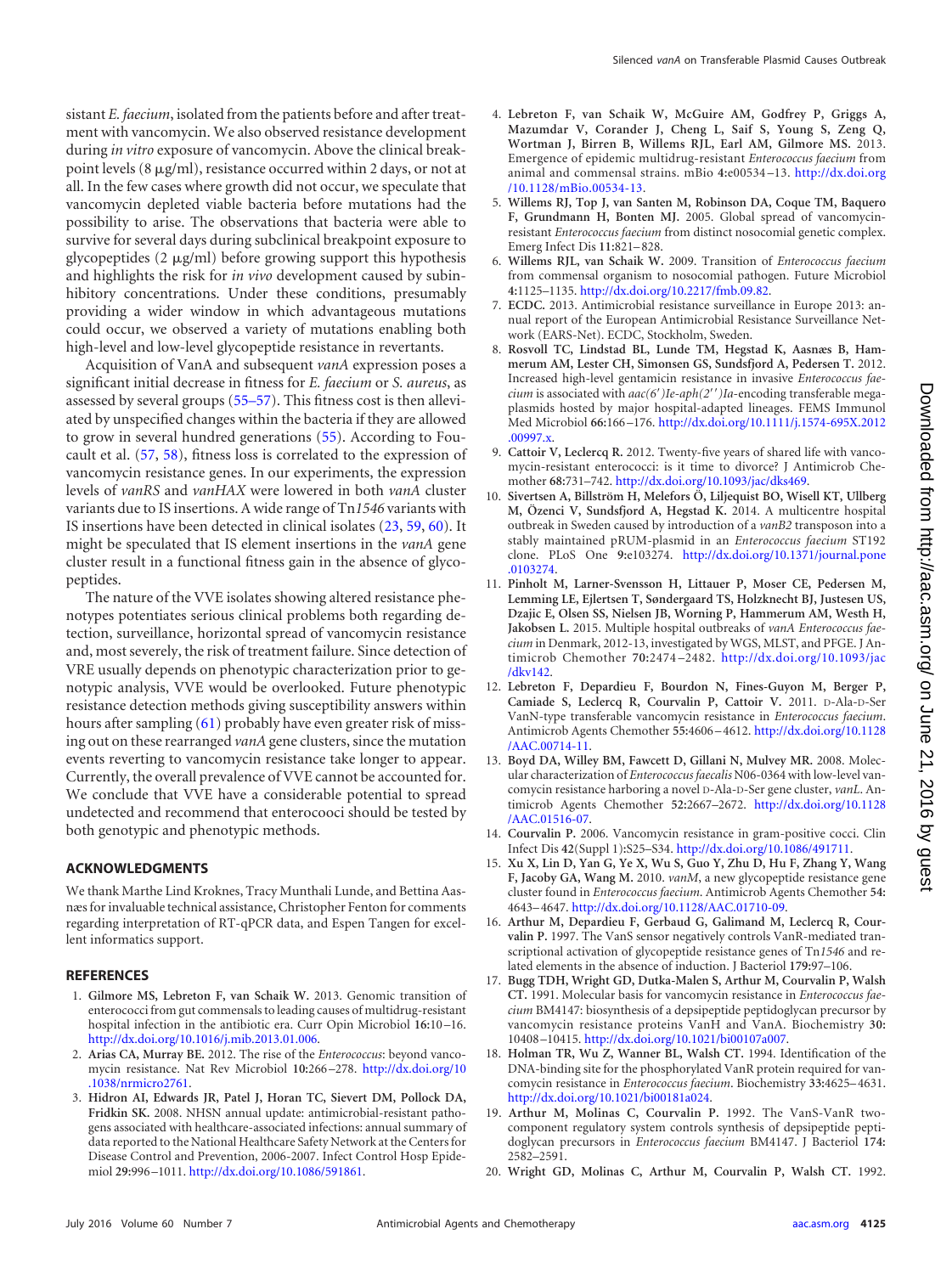Characterization of VanY, a DD-carboxypeptidase from vancomycinresistant *Enterococcus faecium* BM4147. Antimicrob Agents Chemother **36:**1514 –1518. [http://dx.doi.org/10.1128/AAC.36.7.1514.](http://dx.doi.org/10.1128/AAC.36.7.1514)

- <span id="page-7-0"></span>21. **Arthur M, Depardieu F, Molinas C, Reynolds P, Courvalin P.** 1995. The *vanZ* gene of Tn*1546* from *Enterococcus faecium* BM4147 confers resistance to teicoplanin. Gene **154:**87–92. [http://dx.doi.org/10.1016/0378](http://dx.doi.org/10.1016/0378-1119(94)00851-I) [-1119\(94\)00851-I.](http://dx.doi.org/10.1016/0378-1119(94)00851-I)
- <span id="page-7-1"></span>22. **Leclercq R, Derlot E, Duval J, Courvalin P.** 1988. Plasmid-mediated resistance to vancomycin and teicoplanin in *Enterococcus faecium*. N Engl J Med **319:**157–161. [http://dx.doi.org/10.1056/NEJM198807213190307.](http://dx.doi.org/10.1056/NEJM198807213190307)
- <span id="page-7-2"></span>23. **Cha JO, Yoo JI, Kim HK, Kim HS, Yoo JS, Lee YS, Jung YH.** 2013. Diversity of Tn*1546* in *vanA*-positive *Enterococcus faecium* clinical isolates with VanA, VanB, and VanD phenotypes and susceptibility to vancomycin. J Appl Microbiol **115:**969 –976. [http://dx.doi.org/10.1111/jam.12300.](http://dx.doi.org/10.1111/jam.12300)
- <span id="page-7-26"></span>24. **Song J-H, Ko KS, Suh JY, Oh WS, Kang C-I, Chung DR, Peck KR, Lee NY, Lee WG.** 2008. Clinical implications of vancomycin-resistant *Enterococcus faecium* (VRE) with VanD phenotype and *vanA* genotype. J Antimicrob Chemother **61:**838 – 844. [http://dx.doi.org/10.1093/jac/dkn025.](http://dx.doi.org/10.1093/jac/dkn025)
- <span id="page-7-30"></span>25. **Gagnon S, Levesque S, Lefebvre B, Bourgault A-M, Labbe A-C, Roger M.** 2011. *vanA*-containing *Enterococcus faecium* susceptible to vancomycin and teicoplanin because of major nucleotide deletions in Tn*1546*. J Antimicrob Chemother **66:**2758 –2762. [http://dx.doi.org/10.1093/jac](http://dx.doi.org/10.1093/jac/dkr379) [/dkr379.](http://dx.doi.org/10.1093/jac/dkr379)
- 26. **Hashimoto Y, Tanimoto K, Ozawa Y, Murata T, Ike Y.** 2000. Amino acid substitutions in the VanS sensor of the VanA-type vancomycinresistant *Enterococcus* strains result in high-level vancomycin resistance and low-level teicoplanin resistance. FEMS Microbiol Lett **185:**247–254. [http://dx.doi.org/10.1111/j.1574-6968.2000.tb09070.x.](http://dx.doi.org/10.1111/j.1574-6968.2000.tb09070.x)
- <span id="page-7-3"></span>27. **Szakacs TA, Kalan L, McConnell MJ, Eshaghi A, Shahinas D, McGeer A, Wright GD, Low DE, Patel SN.** 2014. Outbreak of vancomycinsusceptible *Enterococcus faecium* containing the wild-type *vanA* gene. J Clin Microbiol **52:**1682–1686. [http://dx.doi.org/10.1128/JCM.03563-13.](http://dx.doi.org/10.1128/JCM.03563-13)
- <span id="page-7-4"></span>28. **Gu L, Cao B, Liu Y, Guo P, Song S, Li R, Dai H, Wang C.** 2009. A new Tn*1546* type of VanB phenotype-*vanA* genotype vancomycin-resistant *Enterococcus faecium* isolates in mainland China. Diagn Microbiol Infect Dis **63:**70 –75. [http://dx.doi.org/10.1016/j.diagmicrobio.2008.08.018.](http://dx.doi.org/10.1016/j.diagmicrobio.2008.08.018)
- <span id="page-7-5"></span>29. **Darini L, Palepou MF, Woodford N.** 2000. Effects of the movement of insertion sequences on the structure of *vanA* glycopeptide resistance elements in *Enterococcus faecium*. Antimicrob Agents Chemother **44:**1362– 1364. [http://dx.doi.org/10.1128/AAC.44.5.1362-1364.2000.](http://dx.doi.org/10.1128/AAC.44.5.1362-1364.2000)
- <span id="page-7-6"></span>30. **Coburn B, Low DE, Patel SN, Poutanen SM, Shahinas D, Eshaghi A, Willey BM, McGeer A.** 2014. Vancomycin-variable *Enterococcus faecium*: *in vivo* emergence of vancomycin resistance in a vancomycin-susceptible isolate. J Clin Microbiol **52:**1766 –1767. [http://dx.doi.org/10.1128/JCM](http://dx.doi.org/10.1128/JCM.03579-13) [.03579-13.](http://dx.doi.org/10.1128/JCM.03579-13)
- <span id="page-7-7"></span>31. **Thaker MN, Kalan L, Waglechner N, Eshaghi A, Patel SN, Poutanen S, Willey B.** 2015. Vancomycin-variable enterococci can give rise to constitutive resistance during antibiotic therapy. Antimicrob Agents Chemother **59:**1405–1410. [http://dx.doi.org/10.1128/AAC.04490-14.](http://dx.doi.org/10.1128/AAC.04490-14)
- <span id="page-7-8"></span>32. **Woodford N, Morrison D, Johnson AP, Briant V, George RC, Cookson B.** 1993. Application of DNA probes for rRNA and *vanA* genes to investigation of a nosocomial cluster of vancomycin-resistant enterococci. J Clin Microbiol **31:**653– 658.
- <span id="page-7-9"></span>33. **Hegstad K, Giske CG, Haldorsen B, Matuschek E, Schønning K, Leegaard TM, Kahlmeter G, Sundsfjord A.** 2014. Performance of the EUCAST disk diffusion method, the CLSI agar screen method, and the Vitek 2 automated antimicrobial susceptibility testing system for detection of clinical isolates of enterococci with low- and medium-level VanBtype vancomycin resistance. J Clin Microbiol **52:**1582–1589. [http://dx.doi](http://dx.doi.org/10.1128/JCM.03544-13) [.org/10.1128/JCM.03544-13.](http://dx.doi.org/10.1128/JCM.03544-13)
- <span id="page-7-11"></span><span id="page-7-10"></span>34. **Bannerman TL, Hancock GA, Tenover FC, Miller JM.** 1995. Pulsed-field gel electrophoresis as a replacement for bacteriophage typing of *Staphylococcus aureus*. J Clin Microbiol **33:**551–555.
- 35. **Tenover FC, Arbeit RD, Goering RV, Mickelsen PA, Murray BE, Persing DH, Swaminathan B.** 1995. Interpreting chromosomal DNA restriction patterns produced by pulsed-field gel electrophoresis: criteria for bacterial strain typing. J Clin Microbiol **33:**2233–2239.
- <span id="page-7-12"></span>36. **Homan WL, Tribe D, Poznanski S, Li M, Hogg G, Spalburg E, van Embden JDA, Willems RJL.** 2002. Multilocus sequence typing scheme for *Enterococcus faecium*. J Clin Microbiol **40:**1963–1971. [http://dx.doi.org/10](http://dx.doi.org/10.1128/JCM.40.6.1963-1971.2002) [.1128/JCM.40.6.1963-1971.2002.](http://dx.doi.org/10.1128/JCM.40.6.1963-1971.2002)
- <span id="page-7-13"></span>37. **Koren S, Treangen TJ, Hill CM, Pop M, Phillippy AM.** 2014. Automated

ensemble assembly and validation of microbial genomes. BMC Bioinformatics **15:**126. [http://dx.doi.org/10.1186/1471-2105-15-126.](http://dx.doi.org/10.1186/1471-2105-15-126)

- <span id="page-7-14"></span>38. **Bankevich A, Nurk S, Antipov D, Gurevich AA, Dvorkin M, Kulikov AS, Lesin VM, Nikolenko SI, Pham S, Prjibelski AD, Pyshkin AV, Sirotkin AV, Vyahhi N, Tesler G, Alekseyev MA, Pevzner PA.** 2012. SPAdes: a new genome assembly algorithm and its applications to single-cell sequencing. J Comput Biol **19:**455–477. [http://dx.doi.org/10.1089/cmb.2012.0021.](http://dx.doi.org/10.1089/cmb.2012.0021)
- <span id="page-7-15"></span>39. **Treangen TJ, Ondov BD, Koren S, Phillippy AM.** 2014. The Harvest suite for rapid core-genome alignment and visualization of thousands of intraspecific microbial genomes. Genome Biol **15:**524. [http://dx.doi.org](http://dx.doi.org/10.1186/s13059-014-0524-x) [/10.1186/s13059-014-0524-x.](http://dx.doi.org/10.1186/s13059-014-0524-x)
- <span id="page-7-16"></span>40. **Price MN, Dehal PS, Arkin AP.** 2010. FastTree 2–approximately maximum-likelihood trees for large alignments. PLoS One **5:**e9490. [http://dx](http://dx.doi.org/10.1371/journal.pone.0009490) [.doi.org/10.1371/journal.pone.0009490.](http://dx.doi.org/10.1371/journal.pone.0009490)
- <span id="page-7-17"></span>41. **Livak KJ, Schmittgen TD.** 2001. Analysis of relative gene expression data using real-time quantitative PCR and the  $2^{-\Delta\Delta CT}$  method. Methods 25: 402– 408. [http://dx.doi.org/10.1006/meth.2001.1262.](http://dx.doi.org/10.1006/meth.2001.1262)
- <span id="page-7-18"></span>42. **Clewell DB, Weaver KE, Dunny GM, Coque TM, Francia MV, Hayes F.** 2014. Extrachromosomal and mobile elements in enterococci: transmission, maintenance, and epidemiology. *In* Gilmore MS, Clewell DB, Ike Y, Shankar N (ed), Enterococci: from commensals to leading causes of drugresistant infection. Massachusetts Eye and Ear Infirmary, Boston, MA. [http://www.ncbi.nlm.nih.gov/books/NBK190430/.](http://www.ncbi.nlm.nih.gov/books/NBK190430/)
- <span id="page-7-19"></span>43. **Schwarz FV, Perreten V, Teuber M.** 2001. Sequence of the 50-kb conjugative multiresistance plasmid pRE25 from *Enterococcus faecalis* RE25. Plasmid **46:**170 –187. [http://dx.doi.org/10.1006/plas.2001.1544.](http://dx.doi.org/10.1006/plas.2001.1544)
- <span id="page-7-20"></span>44. **Jensen LB, Garcia-Migura L, Valenzuela AJ, Løhr M, Hasman H, Aarestrup FM.** 2010. A classification system for plasmids from enterococci and other Gram-positive bacteria. J Microbiol Methods **80:**25– 43. [http://dx.doi.org/10.1016/j.mimet.2009.10.012.](http://dx.doi.org/10.1016/j.mimet.2009.10.012)
- <span id="page-7-21"></span>45. **Tomita H, Ike Y.** 2005. Genetic analysis of transfer-related regions of the vancomycin resistance *Enterococcus* conjugative plasmid pHT: identification of *oriT* and a putative relaxase gene. J Bacteriol **187:**7727–7737. [http:](http://dx.doi.org/10.1128/JB.187.22.7727-7737.2005) [//dx.doi.org/10.1128/JB.187.22.7727-7737.2005.](http://dx.doi.org/10.1128/JB.187.22.7727-7737.2005)
- 46. **Sletvold H, Johnsen PJ, Simonsen GS, Aasnaes B, Sundsfjord A, Nielsen KM.** 2007. Comparative DNA analysis of two *vanA* plasmids from *Enterococcus faecium* strains isolated from poultry and a poultry farmer in Norway. Antimicrob Agents Chemother **51:**736 –739. [http://dx.doi.org/10](http://dx.doi.org/10.1128/AAC.00557-06) [.1128/AAC.00557-06.](http://dx.doi.org/10.1128/AAC.00557-06)
- <span id="page-7-22"></span>47. **Rosvoll TCS, Pedersen T, Sletvold H, Johnsen PJ, Sollid JE, Simonsen GS, Jensen LB, Nielsen KM, Sundsfjord A.** 2010. PCR-based plasmid typing in *Enterococcus faecium* strains reveals widely distributed pRE25-, pRUM-, pIP501-, and pHTß-related replicons associated with glycopeptide resistance and stabilizing toxin-antitoxin systems. FEMS Immunol Med Microbiol **58:**254 –268. [http://dx.doi.org/10.1111/j.1574-695X.2009.00633.x.](http://dx.doi.org/10.1111/j.1574-695X.2009.00633.x)
- <span id="page-7-23"></span>48. **Laverde Gomez JA, van Schaik W, Freitas AR, Coque TM, Weaver KE, Francia MV, Witte W, Werner G.** 2011. A multiresistance megaplasmid pLG1 bearing a *hylEfm* genomic island in hospital *Enterococcus faecium* isolates. Int J Med Microbiol **301:**165–175. [http://dx.doi.org/10.1016/j](http://dx.doi.org/10.1016/j.ijmm.2010.08.015) [.ijmm.2010.08.015.](http://dx.doi.org/10.1016/j.ijmm.2010.08.015)
- <span id="page-7-24"></span>49. **Werner G, Freitas AR, Coque TM, Sollid JE, Lester C, Hammerum AM, Garcia-Migura L, Jensen LB, Francia MV, Witte W, Willems RJ, Sundsfjord A.** 2011. Host range of enterococcal *vanA* plasmids among Grampositive intestinal bacteria. J Antimicrob Chemother **66:**273–282. [http:](http://dx.doi.org/10.1093/jac/dkq455) [//dx.doi.org/10.1093/jac/dkq455.](http://dx.doi.org/10.1093/jac/dkq455)
- <span id="page-7-25"></span>50. **Lanza VF, Tedim AP, Martínez JL, Baquero F, Coque TM.** 2015. The plasmidome of *Firmicutes*: impact on the emergence and the spread of resistance to antimicrobials. Microbiol Spectr **3:**PLAS– 0039 –2014. [http:](http://dx.doi.org/10.1128/microbiolspec.PLAS-0039-2014) [//dx.doi.org/10.1128/microbiolspec.PLAS-0039-2014.](http://dx.doi.org/10.1128/microbiolspec.PLAS-0039-2014)
- <span id="page-7-27"></span>51. **Shen H, Liu Y, Qu J, Cao B.** 2014. Comparison of *vanA* gene mRNA levels between vancomycin-resistant enterococci presenting the VanA or VanB phenotype with identical Tn*1546*-like elements. J Microbiol Immunol Infect **pii:**S1684 –1182(14)00228-X. [http://dx.doi.org/10.1016/j.jmii](http://dx.doi.org/10.1016/j.jmii.2014.09.003) [.2014.09.003.](http://dx.doi.org/10.1016/j.jmii.2014.09.003)
- <span id="page-7-28"></span>52. **Jung Y-H, Lee YS, Lee SY, Yoo JS, Yoo J, Il Kim HS, Kim O, Yu J.** 2014. Structure and transfer of the *vanA* cluster in *vanA*-positive, vancomycinsusceptible *Enterococcus faecium*, and its revertant mutant. Diagn Microbiol Infect Dis **80:**148 –150. [http://dx.doi.org/10.1016/j.diagmicrobio](http://dx.doi.org/10.1016/j.diagmicrobio.2014.06.012) [.2014.06.012.](http://dx.doi.org/10.1016/j.diagmicrobio.2014.06.012)
- <span id="page-7-29"></span>53. **Jung MK, Ahn SH, Lee WG, Lee EH.** 2014. Molecular epidemiology of vancomycin-resistant enterococci isolated from non-tertiary-care and tertiary-care hospitals in Korea. Epidemiol Infect **142:**2372–2377. [http:](http://dx.doi.org/10.1017/S0950268813003543) [//dx.doi.org/10.1017/S0950268813003543.](http://dx.doi.org/10.1017/S0950268813003543)